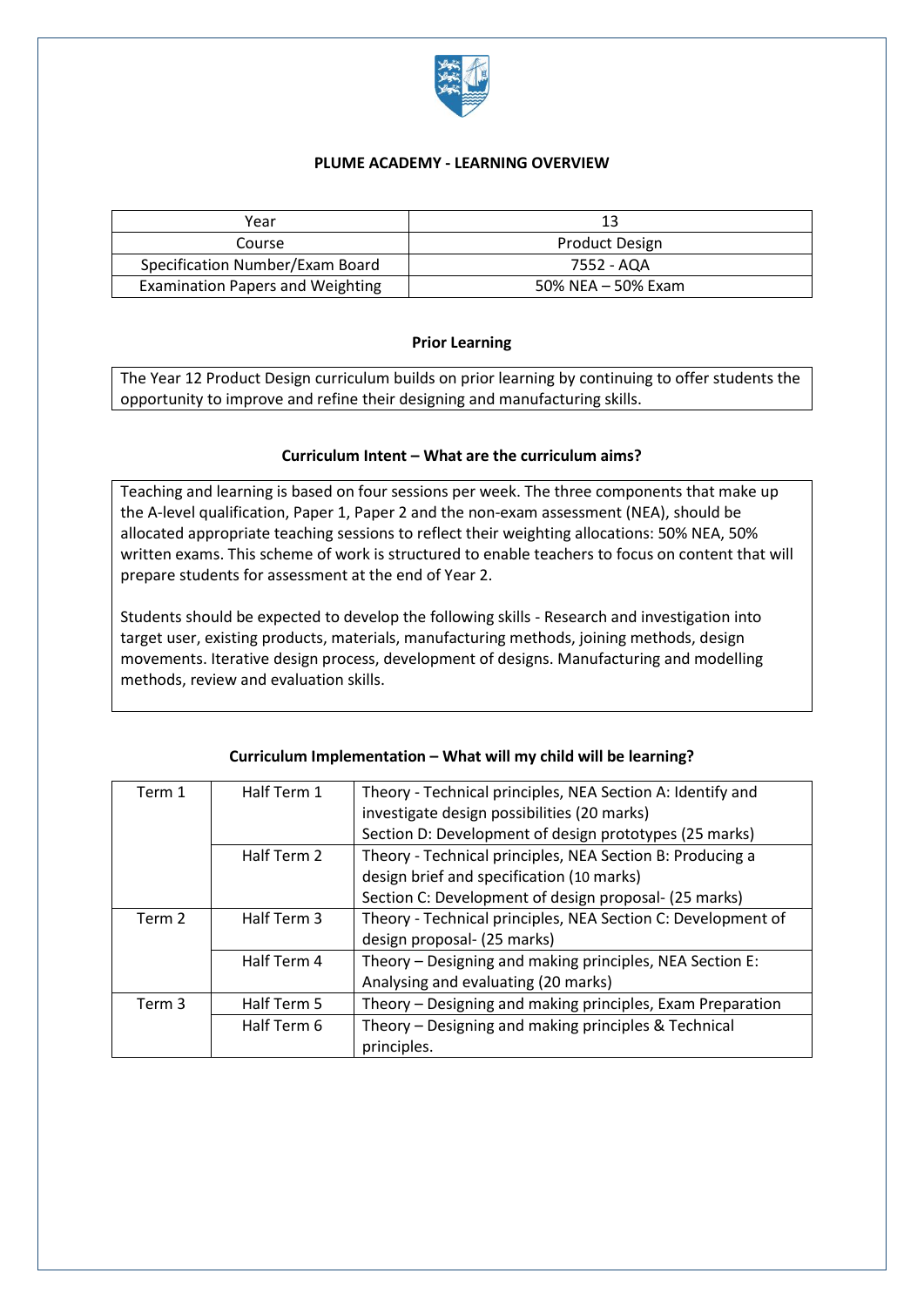

# **Curriculum Impact – How will my child be assessed and receive feedback?**

| <b>Paper 1</b> – Technical Principles - Written exam: 2 hours and 30 minutes        |  |  |
|-------------------------------------------------------------------------------------|--|--|
| 120 marks - 30% of A-level                                                          |  |  |
| Mixture of short answer and extended response.                                      |  |  |
| Paper 2 - Designing and Making Principles - Written exam: 1 hour and 30 minutes     |  |  |
| 80 marks - 20% of A-level                                                           |  |  |
| Mixture of short answer and extended response questions.                            |  |  |
| <b>Section A:</b>                                                                   |  |  |
| Product Analysis: 30 marks                                                          |  |  |
| Up to 6 short answer questions based on visual stimulus of product(s).              |  |  |
| <b>Section B:</b>                                                                   |  |  |
| <b>Commercial Manufacture: 50 marks</b>                                             |  |  |
| Mixture of short and extended response questions                                    |  |  |
| % worth of question in relation to paper as a whole: 50%                            |  |  |
| <b>NEA Yr 13</b>                                                                    |  |  |
| NEA Practical application of technical principles, designing and making principles. |  |  |
| Substantial design and make project.                                                |  |  |
| 100 marks.                                                                          |  |  |
| Assessment Objectives (and weighting): 50% of A level                               |  |  |
| 4.5.1 Section A: Identify and investigate design possibilities (20 marks)           |  |  |
| 4.5.2 Section B: Producing a design brief and specification (10 marks)              |  |  |
| 4.5.3 Section C: Development of design proposal- (25 marks)                         |  |  |
| 4.5.4 Section D: Development of design prototypes (25 marks)                        |  |  |
| 4.5.5 Section E: Analysing and evaluating (20 marks)                                |  |  |

# **Super-Curricular Opportunities – Supporting and Extending Learning**

| <b>Useful study resources</b>                                                                                                                                                                                                                                                                                                                                                                      | If a student is really passionate about this<br>subject they can                                                                                                                                                                                                                                                                                                                                                                                                         |
|----------------------------------------------------------------------------------------------------------------------------------------------------------------------------------------------------------------------------------------------------------------------------------------------------------------------------------------------------------------------------------------------------|--------------------------------------------------------------------------------------------------------------------------------------------------------------------------------------------------------------------------------------------------------------------------------------------------------------------------------------------------------------------------------------------------------------------------------------------------------------------------|
| Technology Student -<br>http://www.technologystudent.com/<br><b>BBC Bitesize -</b><br>https://www.bbc.co.uk/bitesize/subjects/zvg4<br>d2p<br>Seneca - https://www.senecalearning.com/<br>Number Phile -<br>https://www.numberphile.com/<br><b>Engineer Guy -</b><br>https://www.youtube.com/user/engineerguyv<br>ideo<br><b>Fusion 360 -</b><br>https://www.youtube.com/user/AutodeskFusi<br>on360 | Topic - Non-Destructive Testing -<br>www.trainingndt.com<br>Topic - Articles on Materials -<br>www.azom.com<br>Topic - Starch Based Products -<br>www.earthpac.co.nz/Earthpac<br>Topic - Toxicity Of Woods - www.hse<br>$\bullet$<br>Topic - The British Plastic Federation<br>- Plastipedia - www.bpf.com<br>Topic - Institute of Materials,<br>Minerals & Mining - www.iom3.org<br>Topic - How Forces Make Things Stick<br>www.explainthatstuff.com/adhesive<br>s.html |